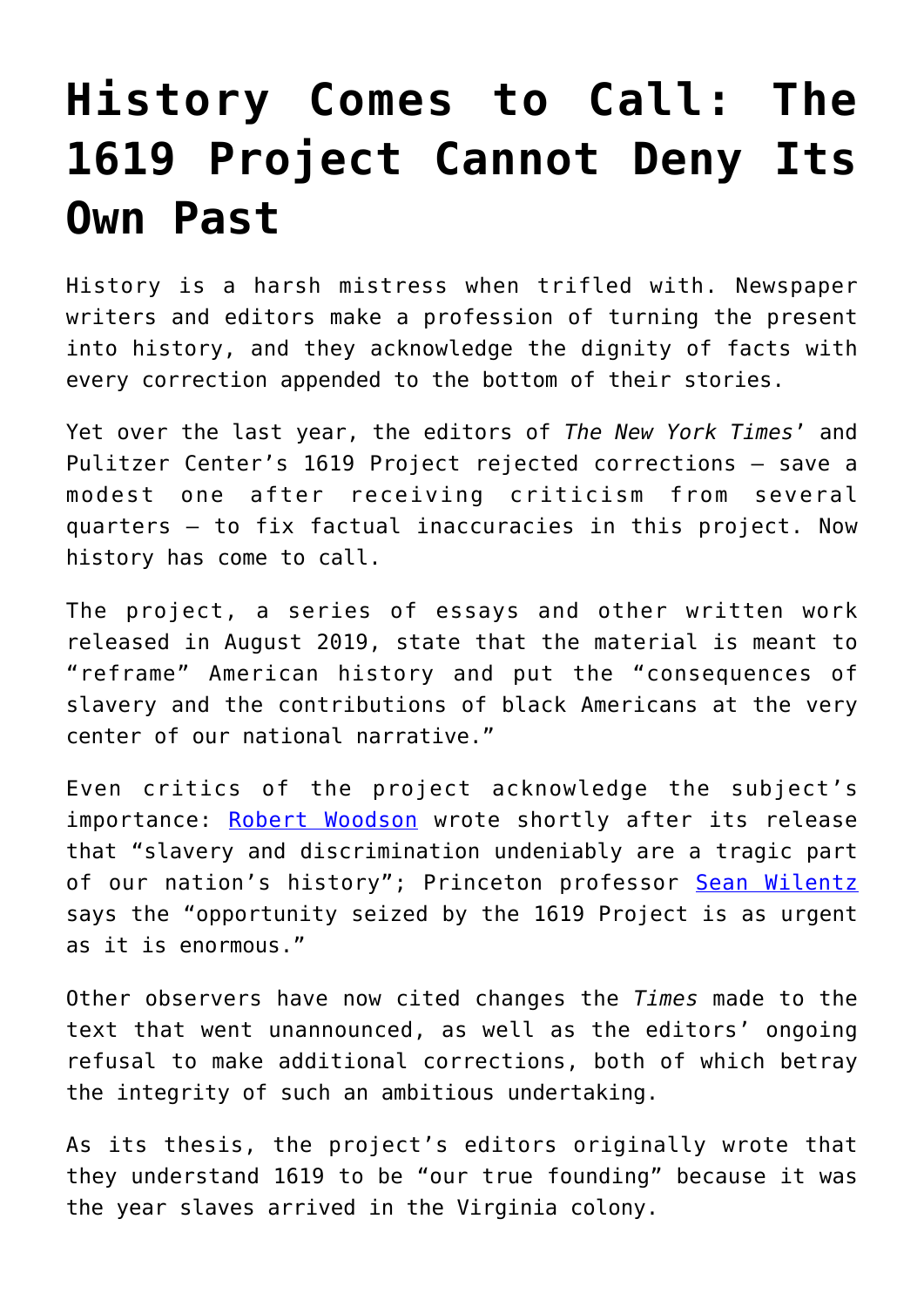Writing in *[Quillette](https://quillette.com/2020/09/19/down-the-1619-projects-memory-hole/)*, Phillip Magness, senior research fellow at the American Institute for Economic Research, pointed out that the *Times* appears to have "decided to send it down the memory hole" and "quietly edited out" this statement amid mounting critiques.

Considering the attention the *Times* has received for the project, including calls for corrections to be made, such a revision should not go unnoticed.

[Lionsgate and Oprah Winfrey](http://investors.lionsgate.com/press-releases-and-events/press-releases/2020/07-08-2020-170100962) have agreed to create film adaptations. The project's lead editor says multiple [books](https://www.pbs.org/newshour/nation/new-york-times-1619-project-inspires-a-book-series) will be based on the material. The Pulitzer Center adapted the project for use in K-12 schools, and teachers in some [4,500](https://pulitzercenter.org/blog/nikole-hannah-jones-wins-pulitzer-prize-1619-project) [classrooms](https://pulitzercenter.org/blog/nikole-hannah-jones-wins-pulitzer-prize-1619-project) are using it. It's not clear how any changes made to the project will find their way into schools teaching this content.

Furthermore, at least a dozen writers and historians, including [Magness](https://www.aier.org/staffs/phillip-w-magness/) and award-winning scholars from [Brown](https://www.wsws.org/en/articles/2019/11/28/wood-n28.html) [University](https://www.wsws.org/en/articles/2019/11/28/wood-n28.html) and Princeton, have cited factual inaccuracies in high-profile outlets, including a [letter](https://www.nytimes.com/2019/12/20/magazine/we-respond-to-the-historians-who-critiqued-the-1619-project.html) to the *Times*' editors and [articles](https://www.theatlantic.com/ideas/archive/2020/01/inclusive-case-1776-not-1619/604435/) in *[The Atlantic](https://www.theatlantic.com/ideas/archive/2020/01/1619-project-new-york-times-wilentz/605152/)*, *[Politico Magazine](https://www.politico.com/news/magazine/2020/03/06/1619-project-new-york-times-mistake-122248)*, the *[The Wall](https://www.wsj.com/articles/the-1619-project-tells-a-false-story-about-capitalism-too-11588956387) [Street Journal](https://www.wsj.com/articles/the-1619-project-tells-a-false-story-about-capitalism-too-11588956387)*, and [elsewhere](https://www.washingtonpost.com/outlook/2019/08/23/everyone-is-talking-about-thats-not-actually-when-slavery-america-started/).

As explained in *[The Daily Signal](https://www.dailysignal.com/2020/03/15/the-new-york-times-begins-correcting-the-historical-record-on-1619-project/)* in March, in the wake of these rebuttals, the editors of the project announced at that time that they modified the claim that American colonists fought England to preserve slavery. Editors at the *Times* only slightly adjusted the original statement, hedging to say "some" fought to preserve slavery. But at least they announced this correction.

Left unanswered today are other needed corrections to more than one of the project's essays. For example, the Constitution [did not protect slavery](https://www.city-journal.org/1619-project-conspiracy-theory), but rather was designed to make it possible for the emancipation of slaves, and at least one significant pro-slavery writer in the 18th century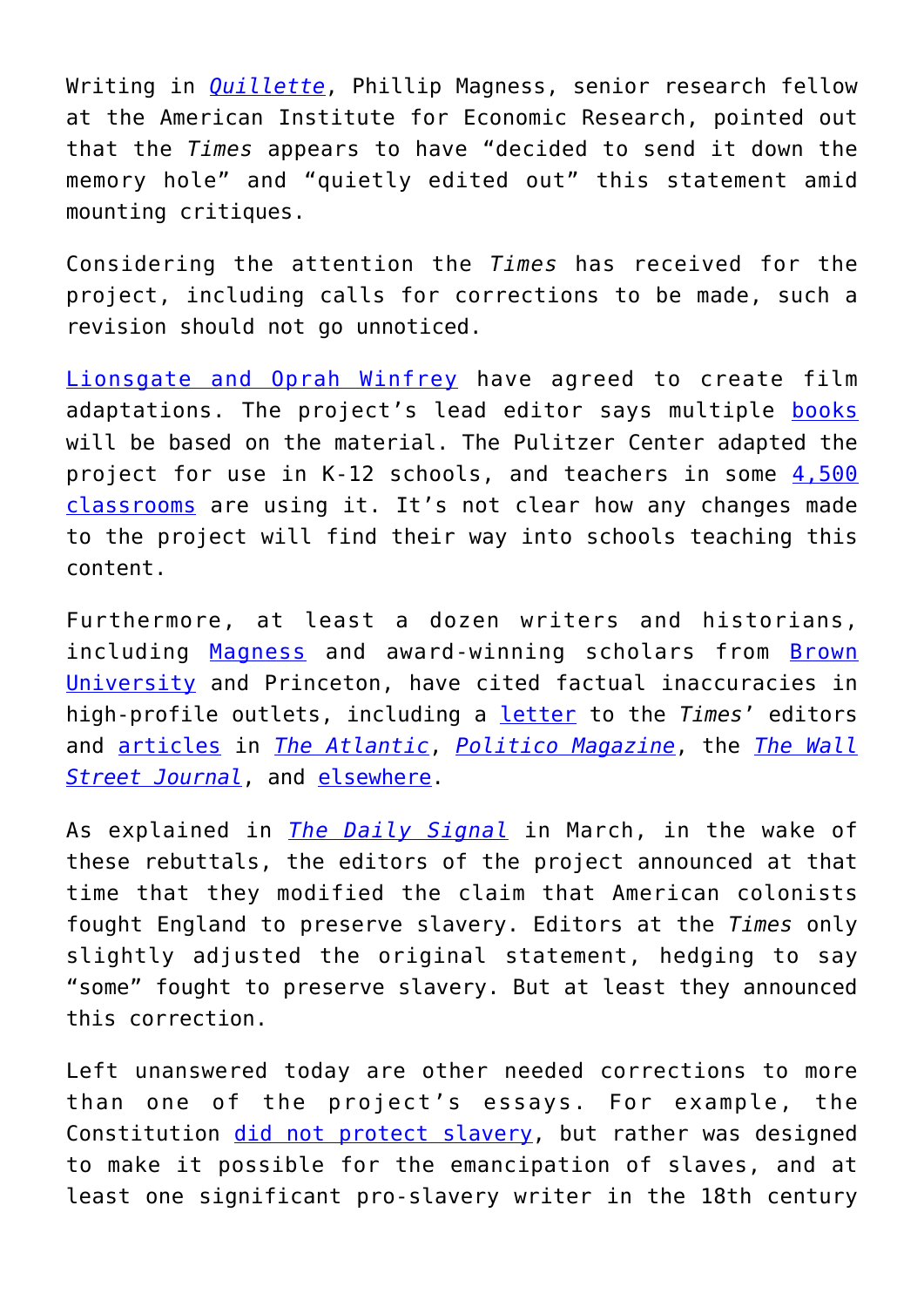said slavery was necessary for [socialism](https://www.aier.org/article/the-case-for-retracting-matthew-desmonds-1619-project-essay/), not capitalism, another point raised by Magness and Princeton's Allen Guelzo.

Muddling the project's aims even more, lead editor Nikole Hannah-Jones said on social media and in interviews that the 1619 Project should not be considered history, then, later – sometimes within the [same interview](https://fredericksburg.com/opinion/commentary-1619-project-editor-eschews-history-label/article_f893d645-d7ca-5836-ba43-60a28353f196.html) – that it is history.

Now, many of the tweets regarding whether the nature of the 1619 Project is history are gone. Gone, too, said Magness in Quillette, is at least one tweet on the claim that 1619 should replace 1776 as the date of our nation's founding.

President Donald Trump [announced](https://www.whitehouse.gov/briefings-statements/remarks-president-trump-white-house-conference-american-history/) last week that he would create a commission to promote patriotic education. We should be wary of federal involvement with local schools for fear of displacing parents as the central decision-makers in their children's education. The Obama administration created a case study on federal manipulation of local schools with its Common Core national standards.

The president's commission can draw attention to the facts of American history and avoid coercive recommendations such as making federal K-12 spending for a school contingent on the adoption or rejection of certain curriculum.

If it offers all children, from every background and ethnicity, lessons on our forbearers of every background and their accomplishments and failures, and if those lessons inspire students to love and protect freedom, it will serve a noble purpose.

Meanwhile, with each passing day, the 1619 Project undermines its own efforts to teach anything but that history takes no prisoners.

—